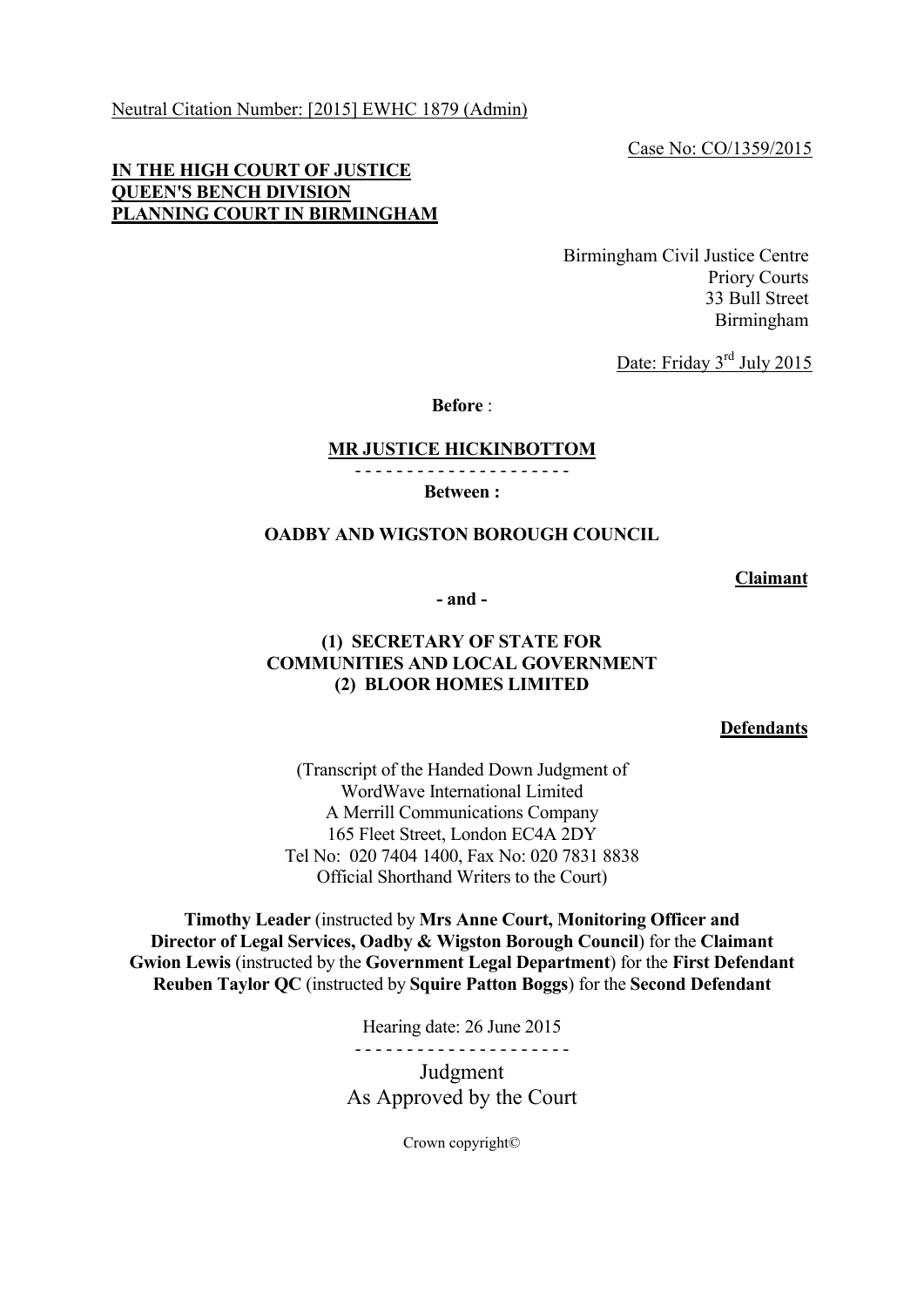## **Mr Justice Hickinbottom:**

## **Introduction**

- 1. Oadby & Wigston is a small borough of 56,000 people, to the south east of and adjacent to the city of Leicester. The three main towns of Oadby, Wigston and South Wigston fall within the Leicester Principal Urban Area ("PUA"); but the south part of the borough is largely open countryside.
- 2. The Claimant adopted the Oadby & Wigston Core Strategy Development Plan Document on 28 September 2010. Using housing figures from the revoked East Midlands Regional Plan, which were based on 2004 population projections, Policy CS1 makes provision for 1,800 new homes in the period 2006 to 2026 at an average rate of 90 dwellings per year ("dpa"). Although Policy CS1 recognises that some of these new dwellings will have to be built outside the PUA, most are directed to be within it; and Policy CS7 restricts development in the countryside unless (amongst other things) there is a justifiable need which outweighs the adverse effect on the rural environment.
- 3. This claim concerns the proposed construction of up to 150 dwellings and related development on land at Cottage Farm, Glen Road, Oadby, Leicestershire ("the Site"), which is outside the PUA. An application for planning permission by the Second Defendant ("the Developer") was refused by the Claimant planning authority ("the Council") on 27 February 2014; but, after a five-day inquiry, on 10 February 2015 an inspector appointed by the Secretary of State, Geoffrey Hill BA Hons, DipTP, MRTPI ("the Inspector"), allowed the Developer's appeal under section 78 of the Town and Country Planning Act 1990 ("the 1990 Act") and granted outline planning permission for the proposed development.
- 4. In this application under Section 288 of the 1990 Act, the Council seeks to quash that decision, on one broad ground, namely that the Inspector erred in his assessment of the full objectively assessed need for housing.
- 5. Before me, Timothy Leader appeared for the Council, Gwion Lewis for the Secretary of State and Reuben Taylor QC for the Developer. I thank each for his contribution. I should say that Mr Leader and Mr Taylor also appeared before the Inspector, for the Council and the Developer respectively.

## **The Legal Background**

- 6. The relevant legal background is uncontroversial. In relation to planning determinations generally, whether the relevant decision-maker is a local planning authority or an Inspector on behalf of the Secretary of State on appeal, the following propositions, relevant to this claim, are well-established.
	- i) Section 70(2) of the 1990 Act provides that, in dealing with an application for planning permission, a decision-maker must have regard to the provisions of "the development plan", as well as "any other material consideration". "The development plan" sets out the local planning policy for an area, and is defined by section 38 of the Planning and Compulsory Purchase Act 2004 ("the 2004 Act") to include adopted local plans.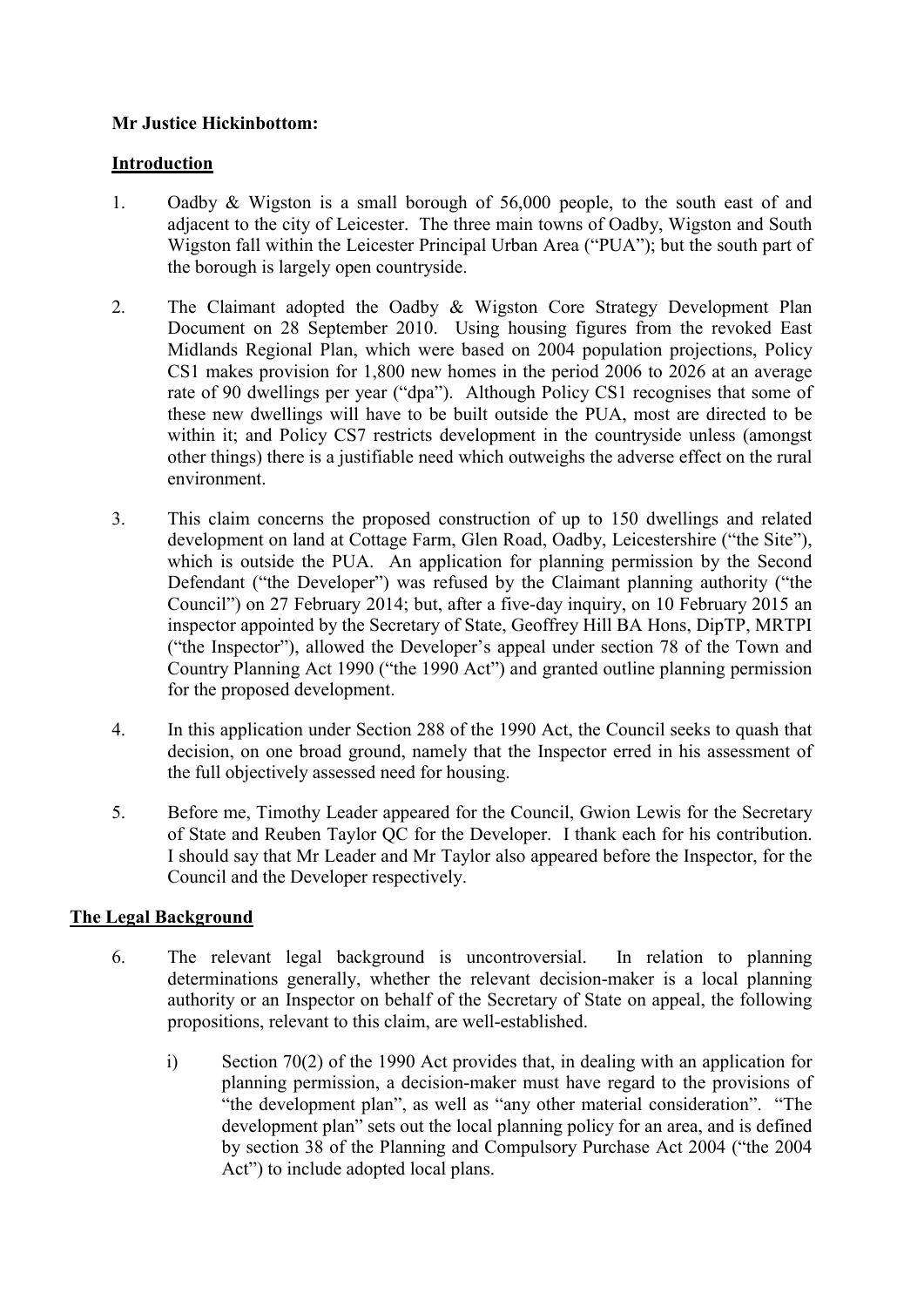ii) Section 38(6) of the 2004 Act provides:

"If regard is to be had to the development plan for the purpose of any determination to be made under the planning Acts the determination must be made in accordance with the plan unless material considerations indicate otherwise."

Section 38(6) thus raises a presumption that planning decisions will be taken in accordance with the development plan, but that presumption is rebuttable by other material considerations.

- iii) "Material considerations" in this context include statements of central government policy which are now largely set out in the National Planning Policy Framework ("NPPF"), effective from 27 March 2012, as supplemented by the Secretary of State's web-based Planning Practice Guidance ("the PPG"), which from 6 March 2014 replaced a plethora of earlier guidance documents and which is subject to regular updates.
- iv) The true interpretation of policy, including the NPPF, is a matter of law for the court to determine (Tesco Stores Ltd v Dundee City Council [2012] UKSC 13).
- v) Whilst he must take into account all material considerations, the weight to be given to such considerations is exclusively a matter of planning judgment for the decision-maker, who is entitled to give a material consideration whatever weight, if any, he considers appropriate, subject only to his decision not being irrational in the sense of Wednesbury unreasonable (Tesco Stores Ltd v Secretary of State for the Environment [1995] 1 WLR 759 at page 780F-G).
- vi) An inspector's decision letter cannot be subjected to the same exegesis that might be appropriate for a statute or a deed. It must be read as a whole, and in a practical, flexible and common sense way, in the knowledge that it is addressed to the parties who will be well aware of the issues and the arguments deployed at the inspector's inquiry, so that it is not necessary to rehearse every argument but only the principal important controversial issues. The reasons for an inspector's decision must be intelligible and adequate to enable an informed observer to understand why he decided the appeal as he did, including his conclusions on those issues. They must not give rise to any substantial doubt that he proceeded in accordance with the law, e.g. in his understanding the relevant policies (see Seddon Properties v Secretary of State for the Environment (1981) 42 P&CR 26 at page 28 per Forbes J; Bolton Metropolitan Borough Council v Secretary of State for the Environment [1995] 71 P&CR 309 at page 314; South Somerset District Council v Secretary of State for the Environment [1993] 1 PLR 80 at pages 82H, 83F-G per Hoffmann LJ; and South Bucks District Council v Porter (No 2) [2004] UKHL 33 at [36] per Lord Brown). That standard of required reasons applies even where there are issues that turn on expert evidence: a planning decisionmaker is not required to give detailed reasons for accepting or rejecting expert evidence, so long as it is apparent why the decision-maker has found as he has on the principal important controversial issues (a well-established proposition,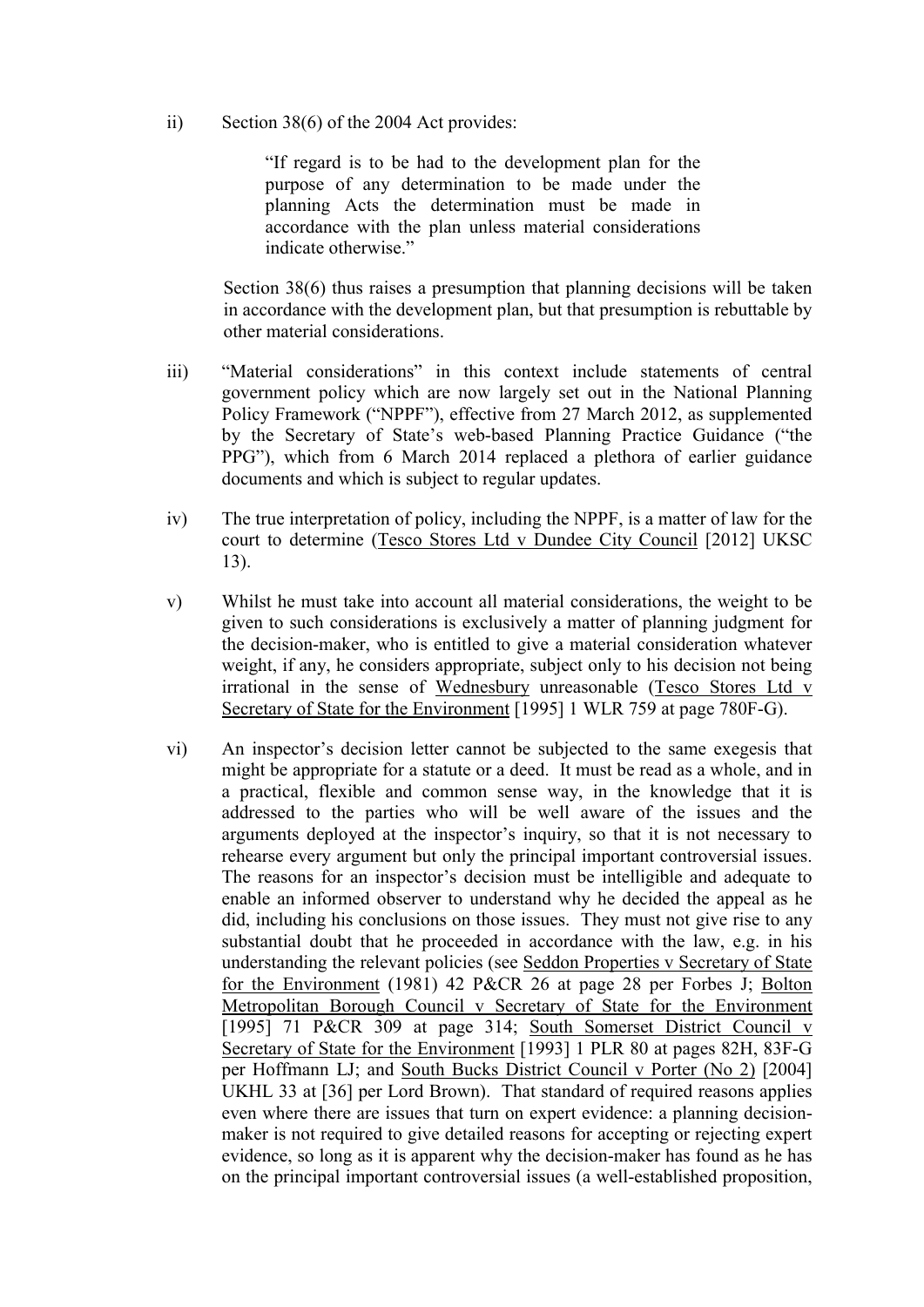recently confirmed in Wind Prospect Developments Limited v Secretary of State for Communities and Local Government [2014] EWHC 4041 (Admin) at  $[36]$  per Lang J).

vii) Although an application under section 288 is by way of statutory application, it is determined on traditional judicial review grounds.

### **Housing Projections, Assessments and Requirements Etc**

- 7. A local planning authority has two distinct, although associated, functions. First, since the Localism Act 2011 ("the 2011 Act"), and subject to national policy and a duty to cooperate with other relevant authorities imposed by section 33A of the 2004 (inserted by section 110 of the 2011 Act), a local planning authority is responsible for strategic development plans for its own area. Such plans are subject to independent examination by an inspector appointed by the Secretary of State, who determines whether the plan is "sound" and whether it complies with various procedural requirements. Once a development plan is adopted, then it sets the background against which the authority performs its second function, namely to determine applications for planning permission.
- 8. In respect of future housing, there are a number of different concepts and terms in play, which I considered recently in Gallagher Homes Limited and Lioncourt Homes Limited v Solihull Metropolitan District Council [2014] EWHC 1283 (Admin) at [37] as follows:

"(i) Household projections: These are demographic, trendbased projections indicating the likely number and type of future households if the underlying trends and demographic assumptions are realised. They provide useful long-term trajectories, in terms of growth averages throughout the projection period. However, they are not reliable as household growth estimates for particular years: they are subject to the uncertainties inherent in demographic behaviour, and sensitive to factors (such as changing economic and social circumstances) that may affect that behaviour. Those limitations on household projections are made clear in the projections published by the Department of Communities and Local Government ('DCLG') from time-to-time (notably, in the section headed 'Accuracy').

(ii) Full Objective Assessment of Need for Housing ['FOAN']: This is the objectively assessed need for housing in an area, leaving aside policy considerations. It is therefore closely linked to the relevant household projection; but is not necessarily the same. An objective assessment of housing need may result in a different figure from that based on purely demographics if, e.g., the assessor considers that the household projection fails properly to take into account the effects of a major downturn (or upturn) in the economy that will affect future housing needs in an area. Nevertheless, where there are no such factors, objective assessment of need may be – and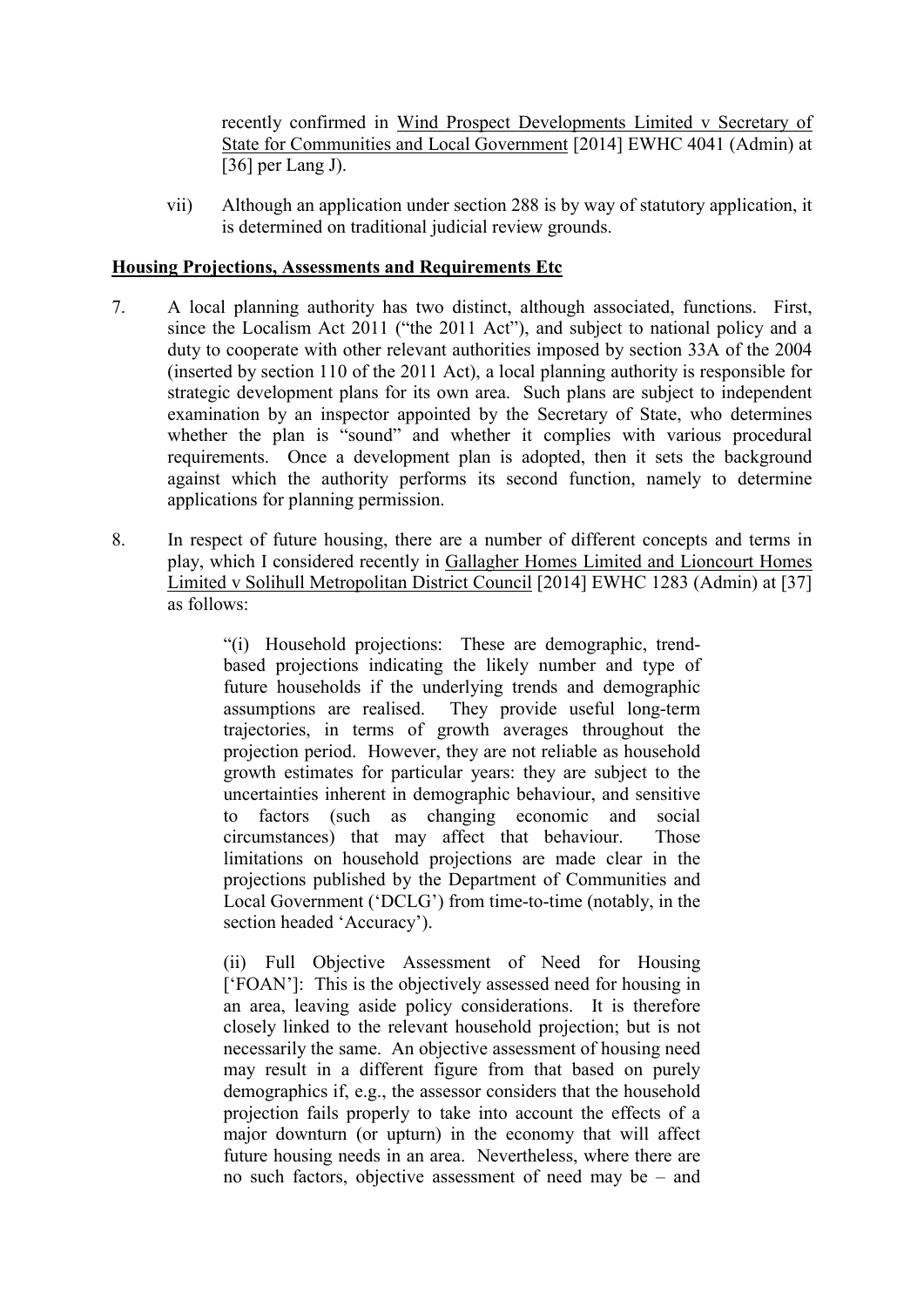sometimes is – taken as being the same as the relevant household projection.

(iii) Housing Requirement: This is the figure which reflects, not only the assessed need for housing, but also any policy considerations that might require that figure to be manipulated to determine the actual housing target for an area. For example, built development in an area might be constrained by the extent of land which is the subject of policy protection, such as Green Belt or Areas of Outstanding Natural Beauty. Or it might be decided, as a matter of policy, to discourage particular migration reflected in demographic trends. Once these policy considerations have been applied to the figure for full objectively assessed need for housing in an area, the result is a 'policy on' figure for housing requirement. Subject to it being determined by a proper process, the housing requirement figure will be the target against which housing supply will normally be measured"

The "proper process" there referred to is the rigorous process that is required before a development plan is adopted, to which I have referred.

9. This claim in part concerns "affordable housing", as opposed to "market housing". Affordable housing is defined at some length in Annex 2 to the PPG, the core definition being:

> "Social rented, affordable rented and intermediate housing, provided to eligible households whose needs are not met by the market"

The PPG emphasises that:

"Homes that do not meet the above definition of affordable housing, such as 'low cost market' housing, may not be considered as affordable housing for planning purposes."

#### **Relevant National Policies**

- 10. The relevant national policies are set out in the NPPF.
- 11. Paragraph 14 provides, so far as relevant to this claim (all emphasis in the original):

"At the heart of the [NPPF] is a **presumption in favour of sustainable development**, which should be seen as a golden thread running through both plan-making and decision-taking.

For **plan-making** this means that:

● local planning authorities should positively seek opportunities to meet the development needs of their area;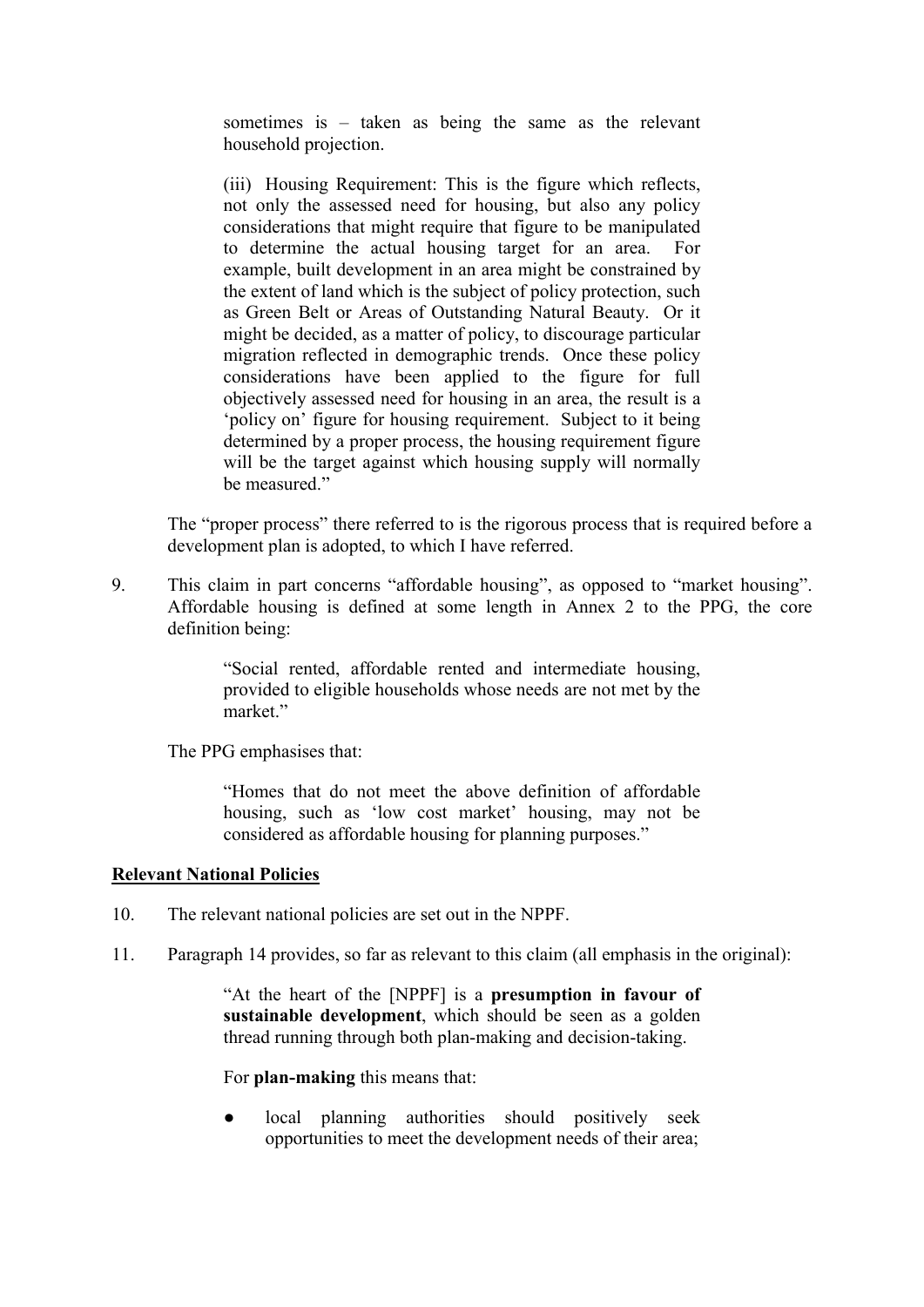- Local Plans should meet objectively assessed needs, with sufficient flexibility to adapt to rapid change, unless:
	- –– any adverse impacts of doing so would significantly and demonstrably outweigh the benefits, when assessed against the policies in this Framework taken as a whole; or
	- specific policies in this Framework indicate development should be restricted…

For **decision-taking** this means [unless material considerations indicate otherwise]:

- approving development proposals that accord with the development plan without delay; and
- where the development plan is absent, silent or relevant policies are out-of-date, granting permission unless
	- –– any adverse impacts of doing so would significantly and demonstrably outweigh the benefits, when assessed against the policies in this Framework taken as a whole; or
	- –– specific policies in this Framework indicate development should be restricted…".
- 12. Part 6 of the NPPF deals with "Delivering a wide choice of high quality homes". The identification of sites for future housing provision is dealt with in paragraphs 47-49, which provide (so far as relevant) as follows:
	- "47. To boost significantly the supply of housing, local planning authorities should:
		- use their evidence base to ensure that their Local Plan meets the full, objectively assessed needs for market and affordable housing in the housing market area, as far as is consistent with the policies set out in this Framework, including identifying key sites which are critical to the delivery of the housing strategy over the plan period;
		- identify and update annually a supply of specific deliverable sites sufficient to provide five years' worth of housing against their housing requirements with an additional buffer of 5% (moved forward from later in the plan period) to ensure choice and competition in the market for land. Where there has been a record of persistent under delivery of housing, local planning authorities should increase the buffer to 20% (moved forward from later in the plan period) to provide a realistic prospect of achieving the planned supply and to ensure choice and competition in the market for land;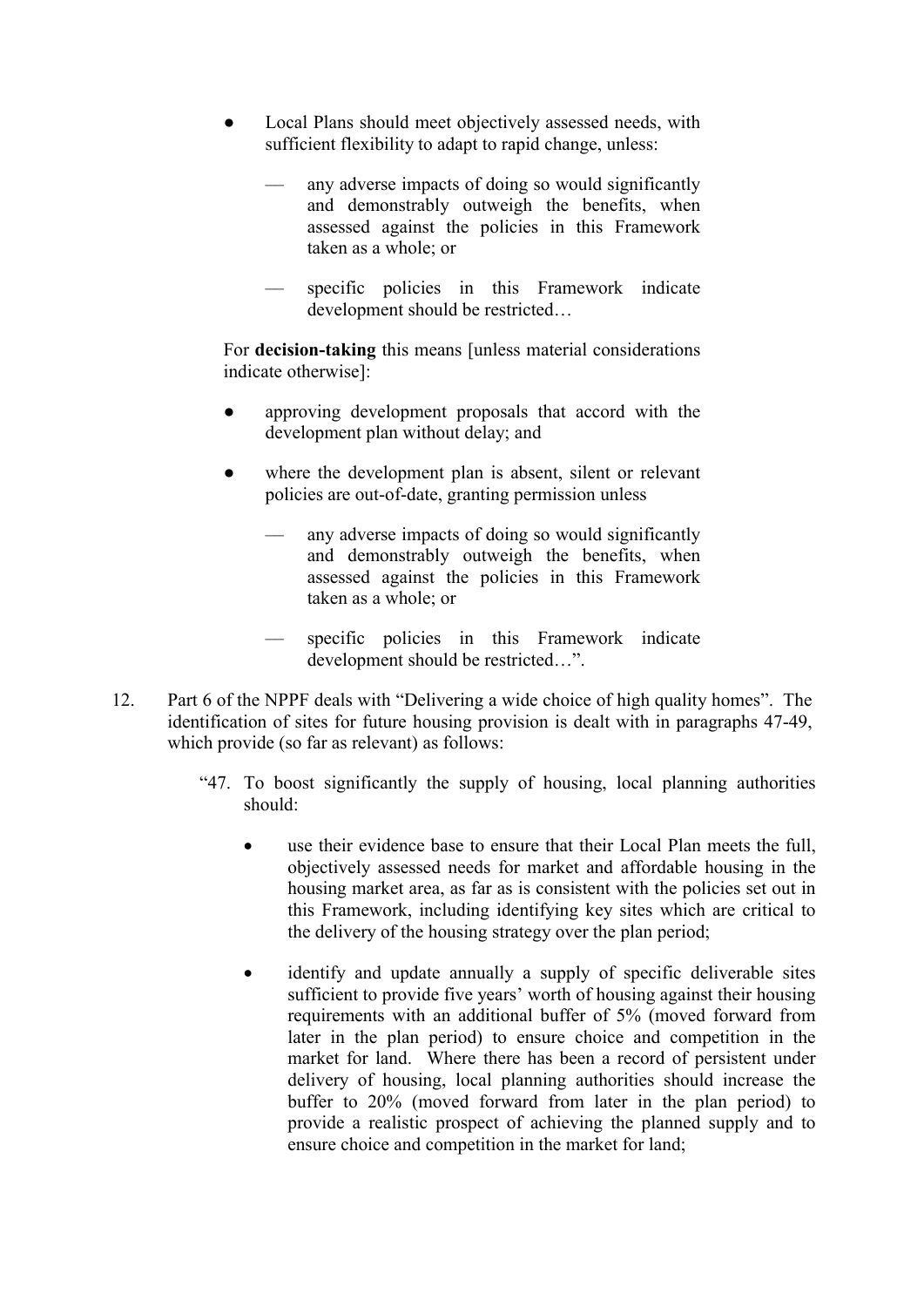- identify a supply of specific, developable sites or broad locations for growth, for years 6-10 and, where possible, for years 11-15;
- for market and affordable housing, illustrate the expected rate of housing delivery through a housing trajectory for the plan period and set out a housing implementation strategy for the full range of housing describing how they will maintain delivery of a five-year supply of housing land to meet their housing target;…
- 48. …
- 49. Housing applications should be considered in the context of the presumption in favour of sustainable development. Relevant policies for the supply of housing should not be considered up-to-date if the local planning authority cannot demonstrate a five-year supply of deliverable housing sites."

These policy provisions inform the relevant housing requirement to be used by a local planning authority for both its strategic plan-making function when (e.g.) preparing a local plan, and its function of decision-making in respect of a particular planning application.

- 13. In respect of local plan-making, paragraphs 47 and 49 of the NPPF require such a plan to meet the "policy on" housing requirement, i.e. the FOAN adjusted in accordance with other policies set out the NPPF, e.g. those designed to protect the Green Belt which might result in a particular authority being development-constrained and unable to deliver the FOAN for housing.
- 14. The policy in respect of plan-making is further developed in paragraphs 150 and following of the NPPF. Paragraphs 158-159 are particularly relevant to this claim:

"158.Each local planning authority should ensure that the Local Plan is based on adequate, up-to-date and relevant evidence about the economic, social and environmental characteristics and prospects of the area. Local planning authorities should ensure that their assessment of and strategies for housing, employment and other uses are integrated, and that they take full account of relevant market and economic signals.

159. Local planning authorities should have a clear understanding of housing needs in their area. They should:

- prepare a Strategic Housing Market Assessment to assess their full housing needs, working with neighbouring authorities where housing market areas cross administrative boundaries. The Strategic Housing Market Assessment should identify the scale and mix of housing and the range of tenures that the local population is likely to need over the plan period which:
	- meets household and population projections, taking account of migration and demographic change;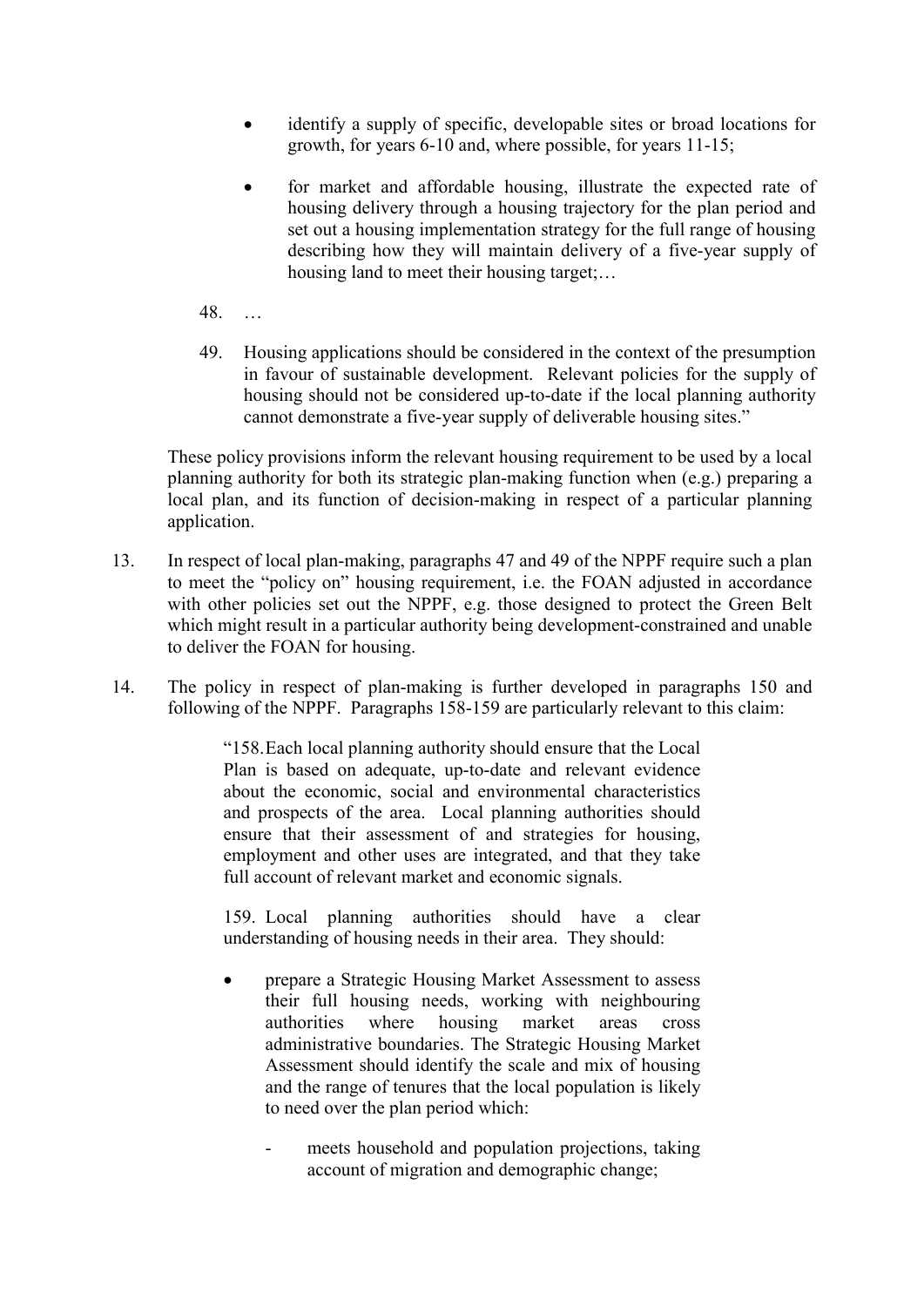- addresses the need for all types of housing, including affordable housing and the needs of different groups in the community (such as, but not limited to) families with children, older people, people with disabilities, service families (and people wishing to build their own homes); and
- caters for housing demand and the scale of housing supply necessary to meet this demand..."
- prepare a Strategic Housing Land Availability Assessment to establish realistic assumptions about the availability, suitability and the likely economic viability of land to meet the identified need for housing over the plan period."
- 15. In respect of decision-taking in individual applications, paragraphs 47 and 49 of the NPPF are particularly relevant in the absence of a demonstration of a particular level of supply of deliverable housing sites. If the authority cannot demonstrate a five-year plus buffer supply of housing land at the time of a decision for specific housing development, then that weighs in favour of a grant of permission. In particular, in those circumstances, (i) relevant housing policies are to be regarded as out-of-date, and hence of potentially restricted weight; and (ii) there is a presumption of granting permission unless the adverse impacts of granting permission "significantly and demonstrably" outweigh the benefits, or other NPPF policies indicate that development should be restricted in any event.
- 16. In support of the housing requirement provisions in the NPPF, the Secretary of State has published guidance in Part 2a of the PPG. Of particular relevance to this claim are paragraphs 2a-22 and 2a-29. The former, under the heading "How should affordable housing need be calculated?", states:

"Plan makers working with relevant colleagues within their local authority (e.g. housing, health and social care departments) will need to estimate the number of households and projected households who lack their own housing or live in unsuitable housing and who cannot afford to meet their housing needs in the market.

This calculation involves adding together the current unmet housing need and the projected future housing need and then subtracting this from the current supply of affordable housing stock"

Paragraphs 2a-29 states:

"The total need for affordable housing should be converted into annual flows by calculating the total net need (subtract total available stock from total gross need) and converting total net need into an annual flow.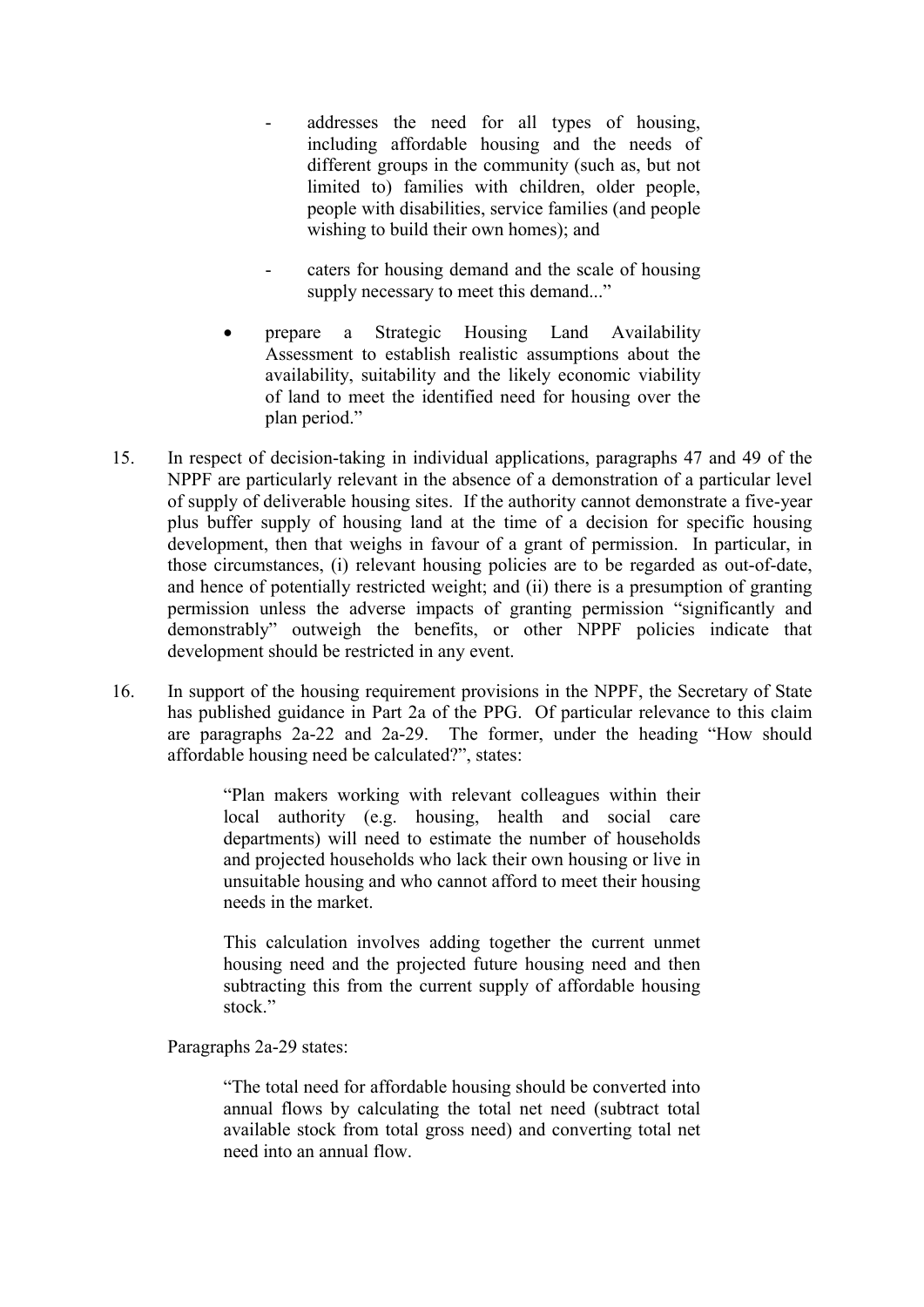The total affordable housing need should then be considered in the context of its likely delivery as a proportion of mixed market and affordable housing developments, given the probable percentage of affordable housing to be delivered by market housing led developments. An increase in the total housing figures included in the local plan should be considered where it could help deliver the required number of affordable homes"

17. In respect of housing provision, the NPPF thus effected a radical (generally, prohousing development) change from the previous policy (Solihull Metropolitan Borough Council v Gallagher Estates Limited and Lioncourt Homes Limited [2014] EWCA Civ 1610 at [7]-[16]); and, if the local planning authority has not adopted a new local plan since the NPPF came into effect, its housing requirement should be calculated on the current FOAN, unqualified and unconstrained by other policies (City and District Council of St Albans v Hunston Properties Limited and the Secretary of State for Communities and Local Government [2013] EWCA Civ 1610 ("Hunston") at [21]-[27]).

### **The Issue before the Inspector**

- 18. In paragraph 4 of his decision letter, the Inspector identified two main issues for his determination.
- 19. One concerned the effect of the proposed development on the character and appearance of the area and the wider landscape setting. The Inspector's conclusions in respect of that issue are not challenged in this application.
- 20. The Inspector described the second issue thus:

"Whether there is a 5 year housing land supply in the local authority area and how this may impinge upon the applicability of current development plan policies with particular regard to the distribution of new housing development."

The burden of demonstrating a five-year housing land supply fell on the Council.

- 21. In considering the issue, the Inspector had to consider and then compare:
	- i) The available housing land sites. The Inspector found that sites had been identified for 705 dwellings over the five-year period (paragraph 54). That finding is not challenged.
	- ii) The relevant housing requirement figure. Citing Hunston and Gallagher at first instance, the Inspector correctly noted that, as the Oadby & Wigston Core Strategy had been adopted prior to the NPPF coming into effect, and there had been no post-NPPF review, it was necessary to consider the policy-off FOAN (paragraphs 13-14). To the FOAN figure would have to be added (a) the appropriate buffer (in view of the Council's persistent past failures to meet housing requirement targets, 20%) and (b) backlog (93 over the five-year period), neither of which is in issue before me. What is in issue is the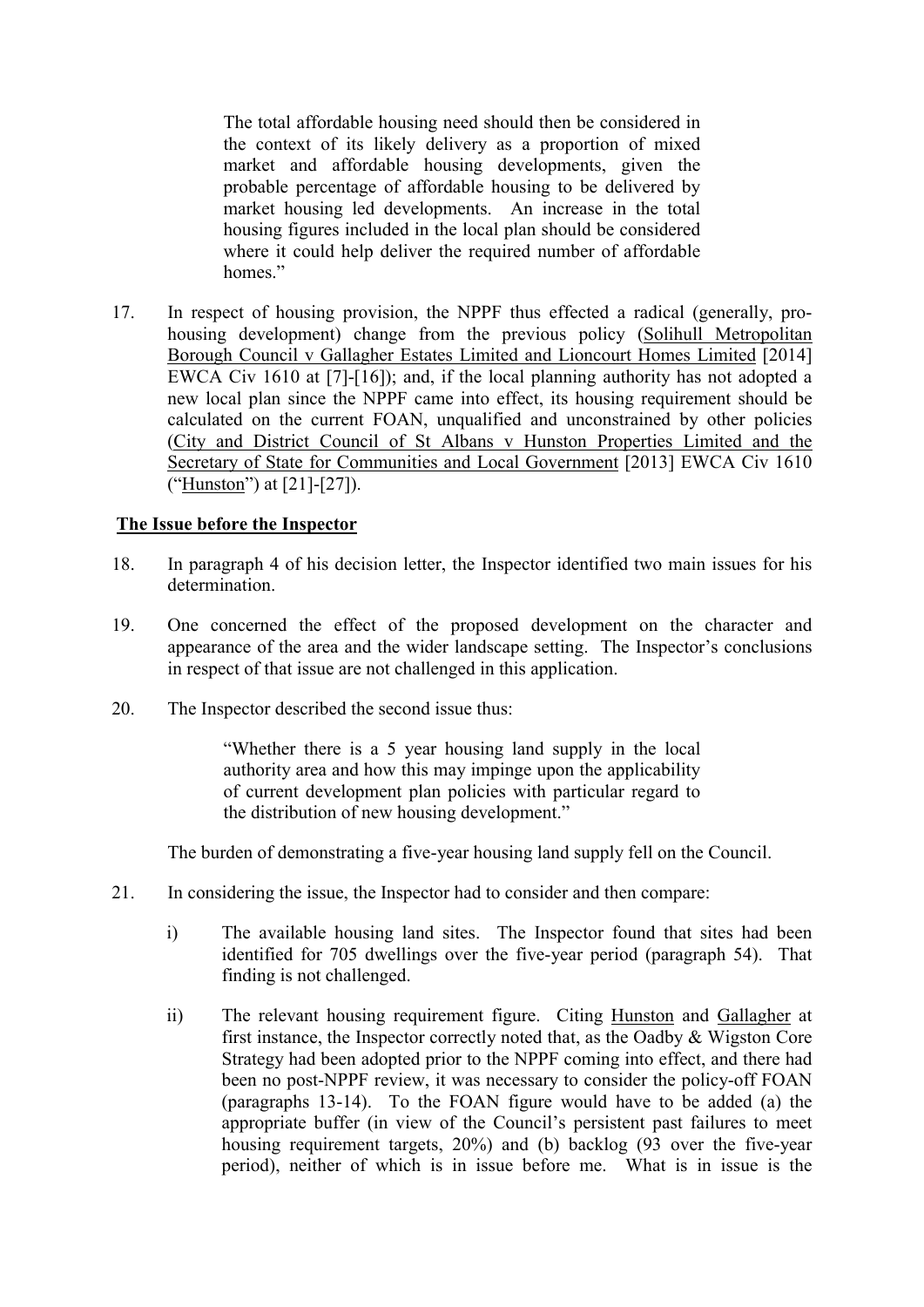Inspector's adoption of 147 dpa for the policy off FOAN for housing – indeed, that is the core issue in the application now before me.

- 22. In respect of the FOAN for housing, the Inspector was assisted by the evidence of two experts in planning demographics, namely Justin Gardner of Justin Gardner Consulting (instructed on behalf of the Council) and Guy Longley of Pegasus Group (instructed on behalf of the Developer). The Developer instructed a second expert, Mark Rose of HOW Planning LLP, specifically in relation to affordable housing need.
- 23. Mr Gardner explains (in paragraph 1.1 of his statement for the Inspector's inquiry) that he often works in association with planning consultants GL Hearn Limited. As such, Mr Gardner had worked on the Leicester and Leicestershire Strategic Housing Market Assessment ("the SHMA") for the Leicester and Leicestershire Local Planning Authorities including the Council, together comprising the Leicestershire Housing Market Area ("the Leicester HMA") in June 2014. I stress that the SHMA was in respect of the whole HMA; although it gave figures broken down into the requirements for each local planning authority involved.
- 24. The SHMA used the DCLG Household Projections, based upon the 2011 Sub-National Population Projections ("SNPP") and Interim Household Projections. It concluded that the Leicestershire HMA had a FOAN for housing for the period 2011- 31 in the range of 3,775-4,215 dpa, of which the FOAN for the Oadby & Wigston was 80-100 dpa (paragraph 9.22 and table 84), compared with the Policy CS1 requirement of 90 dpa.
- 25. It said that these figures were policy off; and so, in translating the figures into housing targets in development plans, individual planning authorities would have to consider whether adjustments were necessary to adjust the level of housing in the light of (e.g.) evidence regarding the potential for local economic growth or to address unmet needs from adjoining authorities (Executive Summary, Conclusions regarding Overall Housing Need). The SHMA itself indicated that the housing need for Oadby  $\&$ Wigston taking into account econometric forecasts (i.e. housing needs derived from employment projections) was 173 dpa (paragraph 5.55 and table 23); and the need for affordable housing was gross 249 dpa of which the estimated level of current stock was 89 dpa, leaving a net need of 160 dpa.
- 26. Indeed, the SHMA referred to "a particularly acute need" for affordable housing in Oadby & Wigston (paragraph 9.14). The authors of the SHMA themselves considered whether an upward adjustment in housing provision levels was appropriate "to support the provision of additional affordable housing and to ease acute levels of need" (paragraph 9.25), and had made such an adjustment. However, despite the net need 160 dpa described above, the adjustment was very modest, because:
	- i) The mid-point demographic housing need per annum for Oadby & Wigston was 75 dpa. The net affordable housing need (160 dpa) as a percentage of the demographic need was therefore 213% (paragraph 6.61 and table 47). On the basis that, to ensure housing development was commercially viable, affordable housing could be no more than, say, 20% of the total housing, to meet the full affordable housing need would requiring increasing the annual total housing requirement to 800 dpa (paragraph 6.63 and table 48) – which was clearly unrealistic and unviable (paragraph 6.80).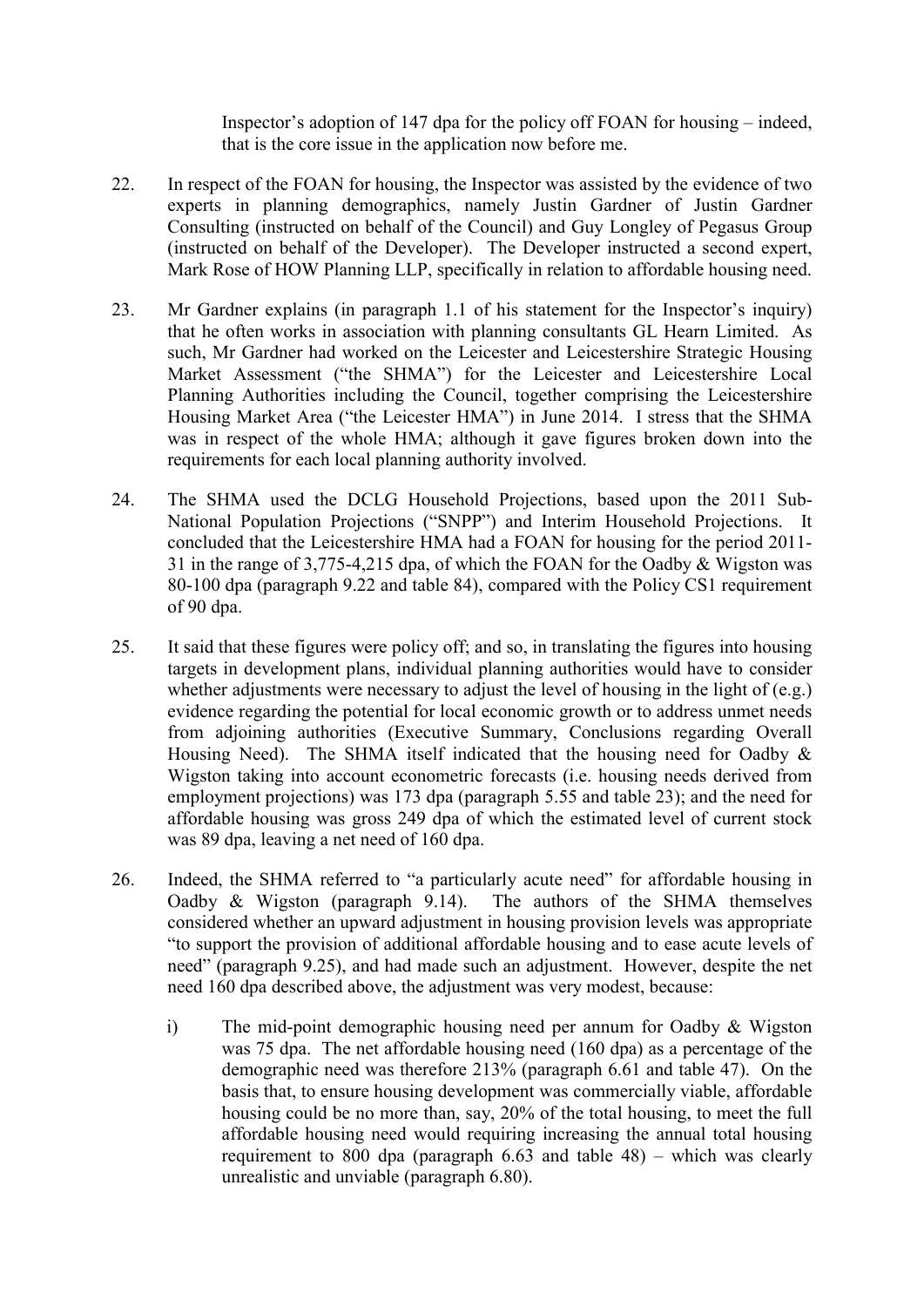- ii) The private sector would in fact make up for shortages of affordable housing, by providing accommodation in the private market through the provision of housing benefit for those who would otherwise require affordable housing. The estimated number of such lettings was in excess of the total need derived through housing needs analysis; and there was no obvious shortfall in the supply of private rental sector dwellings and its ability to meet the needs of households that would otherwise require affordable housing: (paragraphs 6.68- 6.69).
- 27. On the basis of the SHMA, the Council continued to work to a housing requirement figure of the mid-point 90 dpa, which was in line with Policy CS1.
- 28. In accordance with the duty to cooperate in section 33A of the 2004 Act and the requirement of paragraph 179 of the NPPF for "local planning authorities to work together to meet development requirements which cannot wholly be met within their own areas", on 23 September 2014, the Council approved a Memorandum of Understanding between all of the authorities that comprise the Leicestershire HMA. That set out the figures for housing need taken from the SHMA, which, in Oadby  $\&$ Wigston's case were said to be 1,360-1,700. The memorandum confirmed that the Council – and each of the relevant authorities – "are able to accommodate the upper figure… within their own area" (paragraph 3.5; see also paragraph 5.2), such that there were no "cross-border" issues.
- 29. In his evidence to the Inspector, Mr Gardner (unsurprisingly, given that the SHMA was published as recently as June 2014) supported the analysis and conclusions from that document. He concluded as follows:
	- i) Of the 80-100 dpa range in the SHMA, the lower figure was based on demographic projections, and the 25% uplift that was added to give the higher end of the range – which was, amongst the Leicestershire HMA authorities, one of the higher uplifts – was "based on seeking to enhance affordable housing delivery and growth in the workforce" (paragraph 3.41).
	- ii) The 80-100 dpa range was "clearly" a policy off assessment (paragraph 3.43).
	- iii) The SHMA was based on 2011 data, and paragraph 2a-16 of the PPG encouraged the use of the most up-to-date projections. However, a detailed analysis of the 2012-based Sub-National Population Projections ("SNPP") using the same methodology as the SHMA, namely the mid-point between the 2011-based and the tracked 2008-based DCLG households projections' household formation rates, whilst suggesting a different housing trajectory over time, confirmed a FOAN of 80 dpa over the whole relevant period (paragraphs 4.16-4.18, and the separate annexed September 2014 FOAN analysis report on the basis of the 2012-based SNPP).
	- iv) It was therefore appropriate to continue to use the housing requirement figure of 90 dpa, as originally set in Policy CS1 and confirmed in the SHMA. The increase from the demographic projection of 80 dpa to 90 dpa might reduce the need for housing elsewhere (e.g. in Leicester City) and allow for higher household formation rate and for a greater proportion of younger households to enter the housing market (paragraphs 6.16-6.19).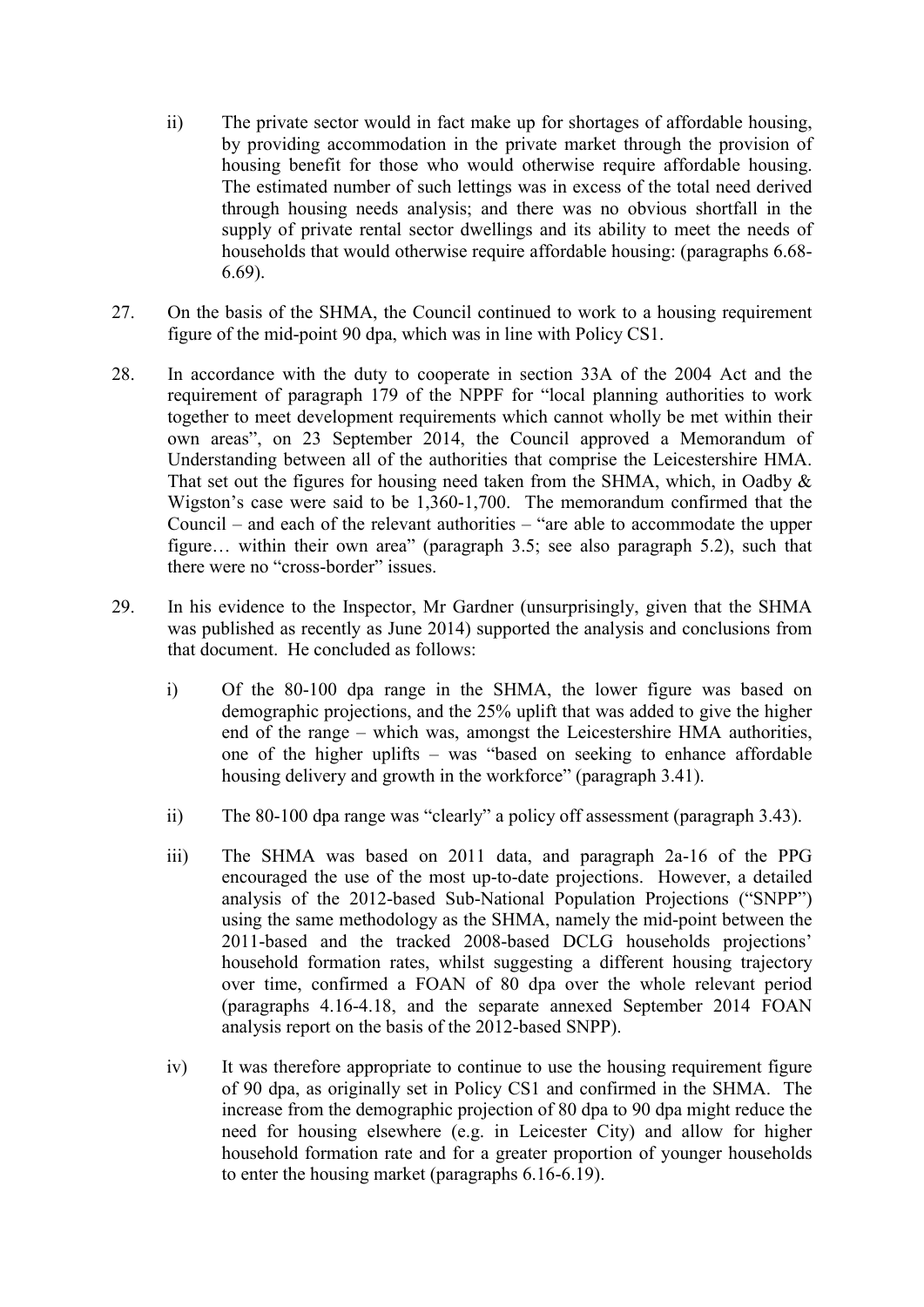v) The employment-driven need for housing would be met by commuters from (in particular) Leicester City, where unemployment is relatively high. The high "notional" level of affordable housing need would be reduced in practice by (a) affordable housing in adjacent authority areas, and (b) the contribution of the private rented sector, which provided housing subsidised by housing benefit payments, such accommodation being affordable in fact although not "affordable housing" by definition (see paragraph 9 above).

Mr Gardner therefore concluded that, on the basis of the SHMA and the 2012-based SNPP, the Policy CS1 figure for housing requirement of 90 dpa remained good.

- 30. The Developer's experts approached the issue somewhat differently.
	- i) Mr Longley noted that the Leicestershire SHMA figures had not been formally tested through the examination process (paragraph 5.2).
	- ii) On the basis of the 2012-based SNPP and using projections generated using the Chelmer Population and Housing Model, he calculated assessment of housing need on four different scenarios. Scenario 1 was based on short-term (5 and 6 year) migration trends: it indicated a need or 72 dpa or 91 dpa including backlog. Scenario 2 was based on 10 year migration trends: it indicated a need of 147 dpa. Those figures did not include any increase in need driven by employment trends. Scenarios 3 and 4 assessed how many houses would be required to match the working age population with jobs. Scenario 3 indicated a need for 161 dpa. During the course of the hearing before the Inspector, as I understand it, Mr Longley conceded that his approach to the migration figures in Scenarios 2 and 3 was flawed, and consequently the basis for his figures of 147 dpa and 161 dpa was undermined.
	- iii) The figures adopted in the SHMA, in Mr Longley's view, did not include the full and unconstrained figure for affordable housing need. However, he did not adjust his assessment of need to take account of the need for affordable housing. Mr Rose dealt with that issue. He relied on the SHMA evidence for affordable housing need (i.e. a net 160 dpa), but did not specify an uplift to the housing provision for affordable housing. As I understand it, before the Inspector, Mr Rose would not commit to a specific uplift figure.
- 31. On the basis of this evidence, in his closing submissions before the Inspector, Mr Taylor for the Developer submitted that 90 or 100 dpa does not represent the FOAN for housing, because:
	- i) It failed to take into account the employment-related housing requirement. The SHMA itself identified that requirement as 173 dpa (see paragraph 26 above). The Council's justification for not adopting a FOAN figure incorporating housing needs based on employment projections – i.e. that those needs could be met by increased commuting, coupled with increased housing in (say) Leicester City for those commuters – was a policy on decision by the Council not to meet an element of identified need for housing in the borough. There was no evidence that that need would in fact be satisfied in any adjacent authority. The Memorandum of Understanding did not do so: it simply said that each authority in the Leicestershire HMA could satisfy its full housing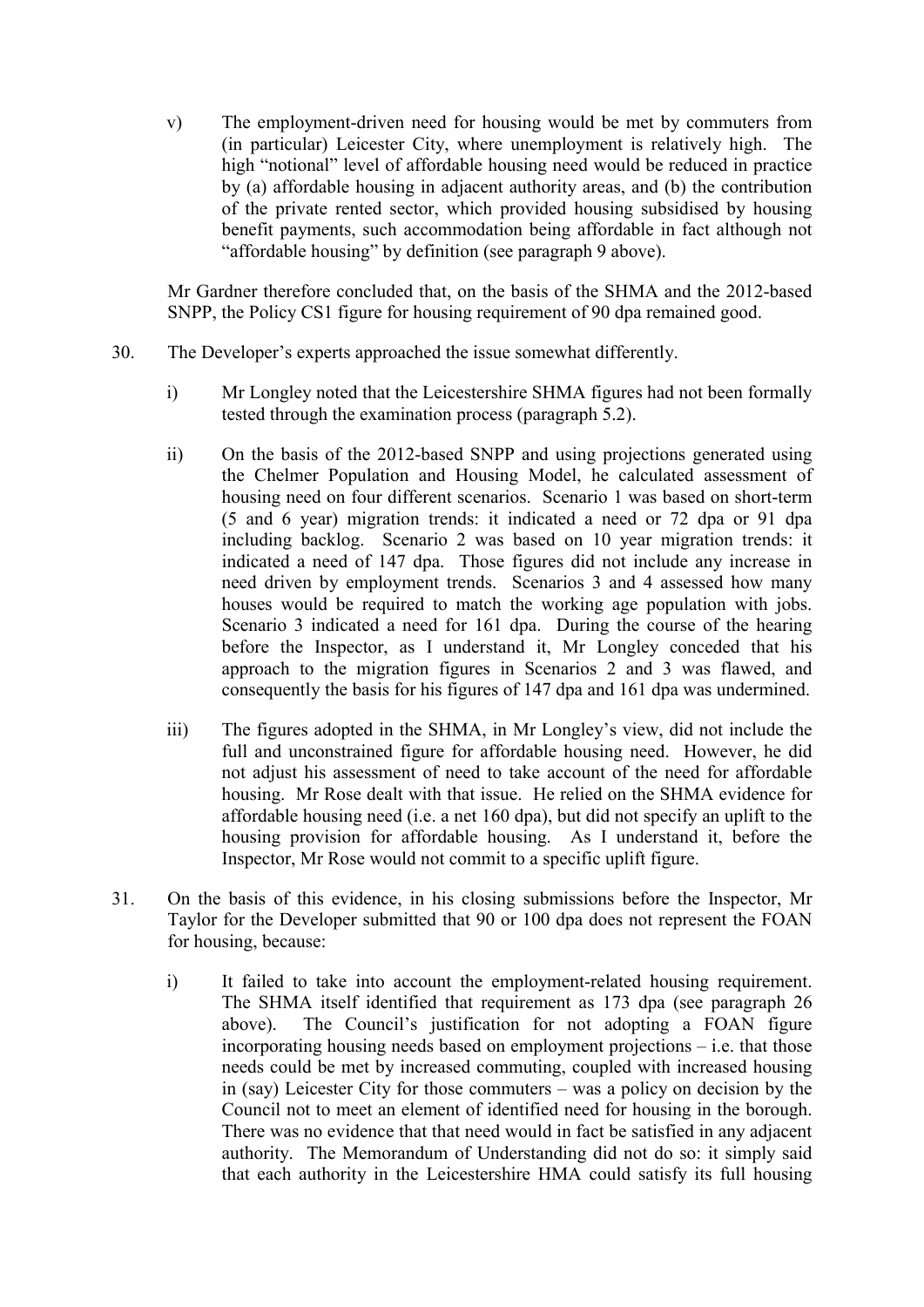requirement within its area (see paragraph 28 above). On the basis of the SHMA, Mr Taylor submitted, assessment of housing needs to meet employment requirements demonstrated "that a figure substantially in excess of 150 dpa is appropriate to adopt as the housing requirement in this section 78 appeal process" (paragraphs 71-95 of Mr Taylor's written closing submissions, the quotation coming from paragraph 95).

- ii) Similarly with affordable housing. The SHMA identified the net affordable housing requirement as 160 dpa (see paragraph 26 above). The Council's determination of a FOAN of 80-100 dpa, because the affordable housing needs could in effect be met by the private sector and/or by adjacent areas, was again a policy on decision. Again, Mr Taylor submitted, on the basis of the SHMA assessment of housing needs to meet affordable housing requirements, "the only reasonable conclusion is that a figure substantially in excess of 150 dpa is the appropriate figure to adopt as the housing requirement" (paragraphs 96-123 of Mr Taylor's written closing submissions, the quotation coming from paragraph 120).
- 32. In his decision letter, the Inspector clearly accepted Mr Taylor's submission that the housing requirement range of 80-100 dpa was policy on, substantially for the reasons given by Mr Taylor. In particular, the Inspector considered that, even if the SHMA figures were policy off for the HMA looked at as a whole, they were policy on for the Council looked at individually – because the distribution of the identified need across the HMA would be a policy on decision, and there was no evidence that the apportionment had been agreed or tested at a local plan examination (paragraph 30 of his decision letter). He went on to find that, with regard to the FOAN, "the figure could be in the order of 147 per annum" (paragraph 33), i.e. 735 over the five-year period, to which had to be added the 20% buffer (147) and the backlog (93). That was an aggregate of 975 dwellings, or 195 dpa. The housing supply figure of 705 dwellings (see paragraph 21(i) above), represented only 3.6 years' housing on that basis, and the Council had failed to demonstrate a five year housing land supply.

## **Discussion**

- 33. Although the SHMA purports to be policy off, I agree with the Inspector's conclusion that it is policy on, for the reasons put forward by Mr Taylor.
- 34. The Council's case had within it this conundrum: on the basis of the SHMA, the Council was working to a purportedly policy off housing requirement figure of 80- 100 dpa – but the SHMA itself assessed the housing need taking into account economic growth trends at 173 dpa, and the full affordable housing need alone at a net 160 dpa. However:
	- i) For an authority to decide not to accommodate additional workers drawn to its area by increased employment opportunities is clearly a policy on decision which affects adjacent authorities who would be expected to house those additional commuting workers, unless there was evidence (accepted by the inspector or other planning decision-maker) that in fact the increase in employment in the borough would not increase the overall accommodation needs. In the absence of such evidence, or a development plan or any form of agreement between the authorities to the effect that adjacent authorities agree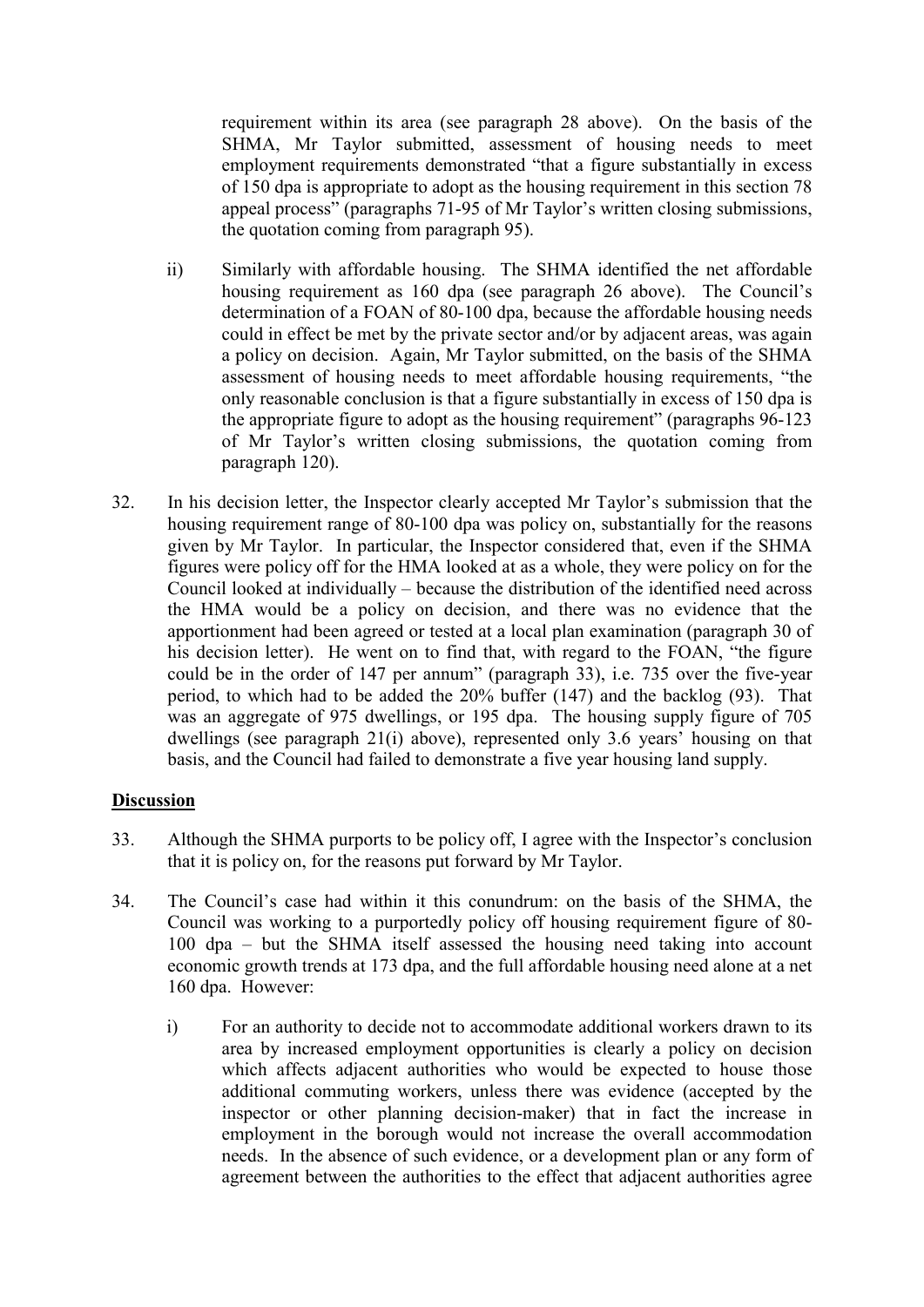to increase their housing accommodation accordingly, the decision-maker is entitled to allow for provision to house those additional workers. To decide not to do so on the basis that they will be accommodated in adjacent authorities is a policy on decision.

- ii) Similarly, the justification provided for keeping the true affordable housing requirements out of the account is inadequate. First, insofar as the Council relied upon adjacent authorities to provide affordable accommodation, that is a policy on decision for the same reasons as set out above. Second, as the SHMA itself properly confirms, the benefit-subsidised private rented sector is not affordable housing, which has a particular definition (paragraph 6.79: and see paragraph 9 above). Indeed, insofar as unmet need could be taken up by the private sector, that is described in the SHMA itself as "a matter for policy intervention and is outside the scope of this report" (paragraph 6.64). It remains policy intervention even if the private sector market would accommodate those who would otherwise require affordable housing, without any positive policy decision by the Council that they should do so: it becomes policy on as soon as the Council takes a course of not providing sufficient affordable housing to satisfy the FOAN for that type of housing and allowing the private sector market to take up the shortfall.
- 35. Given the Council's reliance on adjacent authorities providing housing deriving from employment need and from those who require affordable housing, I understand why the Inspector described the SHMA as possibly policy off when the HMA was looked at as a whole. Mr Leader submitted that, although the FOAN for housing had to be understood at local authority level, it had to be assessed at HMA level; so that what was important was whether it was policy off at that level. In support of that proposition, he relied upon Satnam Millennium Limited v Warrington Borough Council [2015] EWHC 370 (Admin) at [25(iii)], where Stewart J said in terms:

"… [The local planning authority] has to have a clear understanding of their area housing needs, but in assessing these needs, is required to prepare an SHMA which may cross boundaries."

However, Stewart J's comments were made in the context of a challenge to a local plan under section 113 of the 2004 Act. Housing requirements in such a plan are, of course, policy on. The judge in that case was not looking at housing requirements in a development control context – as I am. In that context, paragraph 49 of the NPPF refers to relevant policies for the supply of housing not being considered up-to-date "if *the local planning authority* cannot demonstrate a five-year supply of deliverable housing sites" (emphasis added). In a development control context, a local planning authority could not realistically demonstrate such a thing on a HMA-wide basis, which would require consideration of both housing needs and supply stocks across the whole HMA. Paragraph 49 is focused on the authority demonstrating a five-year housing land supply on the basis of its own needs and housing land stocks

36. Therefore, in my view, the Inspector was right – and, certainly, entitled – to conclude that the SHMA figures for housing requirements for Oadby & Wigston, as confirmed by the 2012-based SNPP and supported by Mr Gardner, were policy on and thus not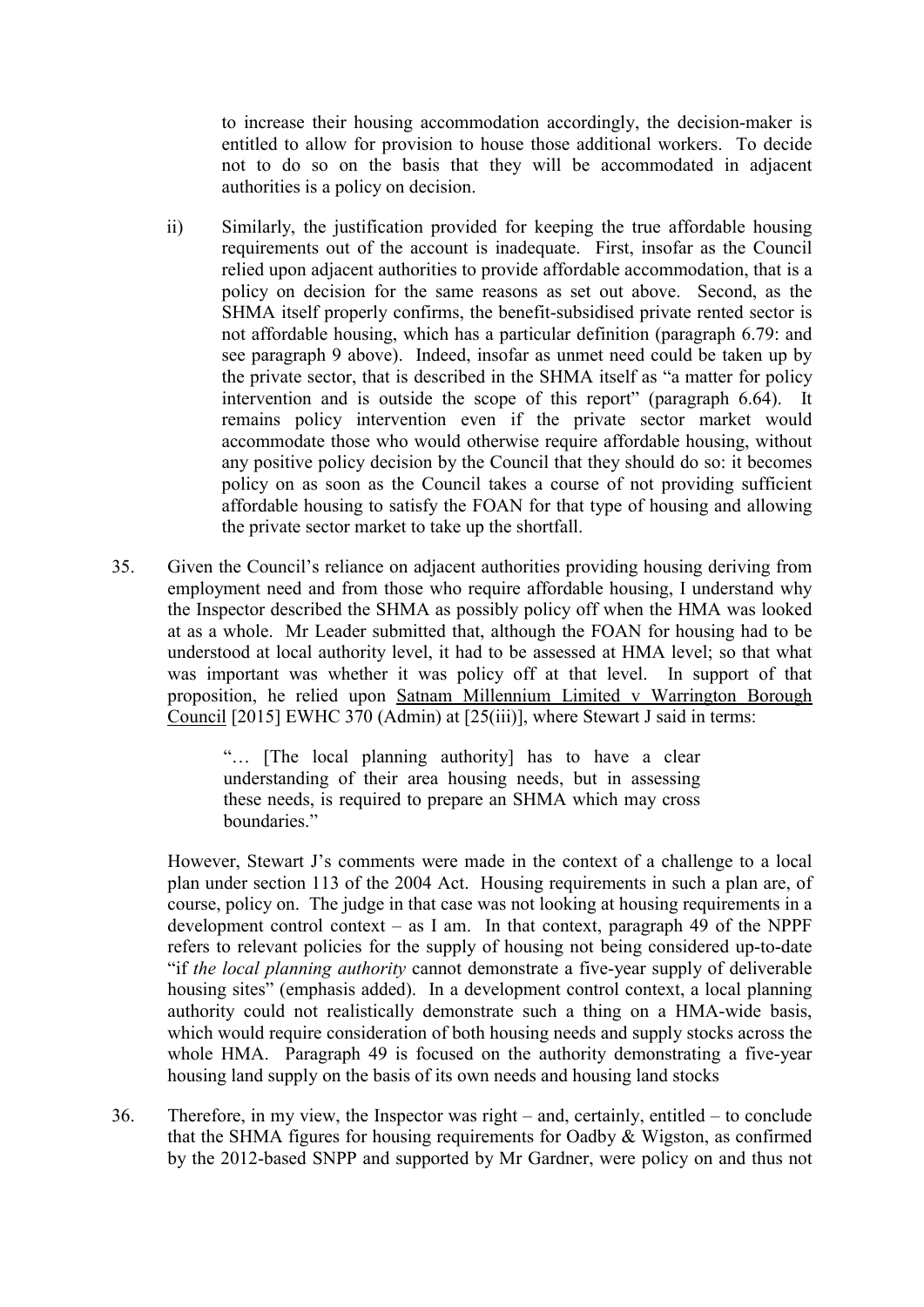the appropriate figures to take for the housing requirement for the relevant five year period.

37. That much, in my view, is clear and certain. However, when the Inspector turned to consider the appropriate figure for housing need, he was in my view less clear. In his decision letter, having concluded that the SHMA figure was policy on, he went on to say this:

> "33. Although I do not regard any of the scenarios put forward at the inquiry as being definitive of the housing need for Oadby & Wigston, as discussed above, the figure is likely to be in excess of the 90 dwellings per annum set out in Policy CS1. Whether the FOAN is as high as the 161 per annum postulated in one of the scenarios has to be open to question but, if using the Chelmer Model and based on only the household (demographic) projection figure – not allowing for economic growth adjustments – the figure could be in the order of 147 per annum.

> 34. In any event, whatever the calculated figure might be, it is not consistent with the NPPF to regard that as a ceiling. The driving principle behind the NPPF policy is, as noted above, to significantly boost the supply of housing and, unless a particular scheme would not be compliant with other aspects of NPPF, it would not be necessary or even desirable to resist any theoretical 'oversupply' in the number of houses to be permitted, Having said that, for the purposes of this appeal I will adopt 147 houses per annum as the indicative figure for calculating whether the Council is able to demonstrate a 5-year supply of housing land.

> 34. The 147 dwellings per year does not make any specific allowance for the number of affordable homes needed either as part of, or even in addition to, this figure. However, taking note of the need to address the 'acute levels of need' for affordable housing in Oadby & Wigston… , the 147/year should give the opportunity to make inroads into that requirement. The appeal scheme would include 45 affordable dwellings."

- 38. Mr Leader submitted that the Inspector used the 147 dpa figure because he must have accepted the analysis of Mr Longley's Scenario  $2$  – which is the only possible derivation of the figure of 147 – but Mr Longley conceded in cross-examination that that analysis was flawed, and the resulting figure based on that analysis was consequently unsound. In the event, Mr Leader submitted that the Inspector erred in adopting this flawed analysis, or at least in failing to give adequate reasons why he accepted it.
- 39. Mr Lewis submitted that, other than his adoption of the precise figure 147, there is no suggestion that the Inspector accepted the analysis and reasoning of Mr Longley's Scenario 2; indeed, at the beginning of paragraph 33 of his decision letter, he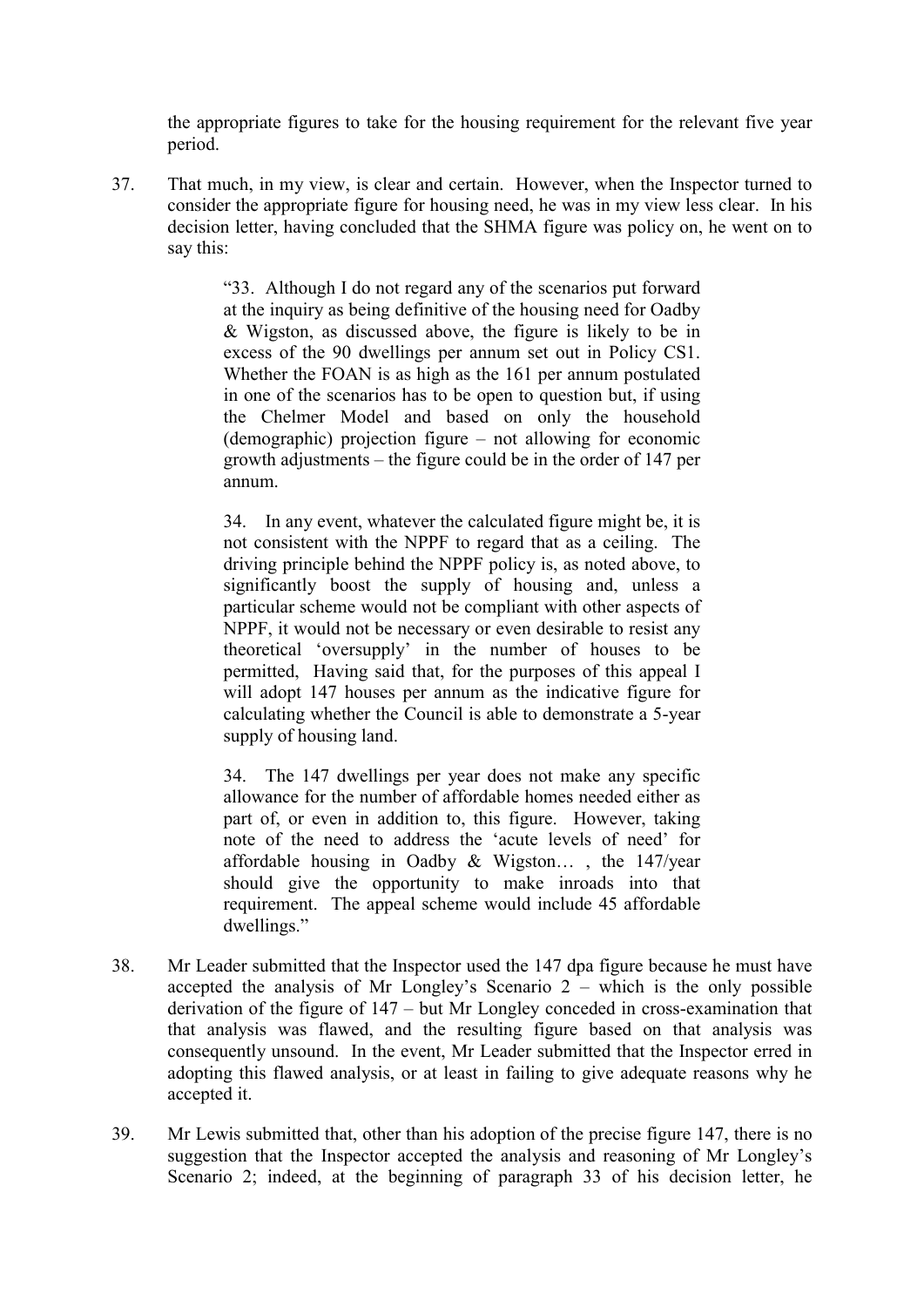expressly denied that he was adopting any of the scenarios put forward by Mr Longley. Looked at fairly and as a whole, the Inspector was simply using his planning judgment to assess the appropriate FOAN, and he chose the figure of 147, as he was entitled to do. He could equally have chosen the figure of 150 dpa as suggested by Mr Taylor; or indeed a significantly higher figure on the basis of the SHMA assessments of the needs taking into account economic factors (173 dpa alone) and/or affordable housing (net 160 dpa alone). The precise figure did not matter because, even on the highly conservative figure of 147 dpa, the housing requirements significantly outscored the available housing supply sites. As Mr Taylor calculated, the requirement would have had to have been as low as about 102 dpa for the Council to have been able to demonstrate a five-year supply on the basis of the available sites.

- 40. I do not find this passage of the Inspector's decision letter easy or clear. However, I am persuaded by Mr Lewis's submission.
- 41. In coming to that conclusion, I accept that the reason for the Inspector's references to the Chelmer Model and the absence of any specific allowance for affordable housing in the 147 figure – and his adoption of the precise figure of 147 – are not entirely clear, and are indeed curious. As Mr Lewis frankly conceded, the Inspector could equally well have used the figure of 150 suggested by Mr Taylor; and, had he done so, it would have been clearer that that was simply a judgment he had made with regard to the FOAN.
- 42. However, reading the decision letter fairly and as a whole, I am satisfied that the Inspector did not erroneously adopt the analysis and reasoning of the apparently discredited Scenario 2; but rather, exercising his general planning judgement on all of the evidence before him, simply assessed the housing requirement as 147 dpa. In coming to that conclusion, in particular, I have taken the following into account:
	- i) The housing requirement figure for the purpose of assessing the five-year housing land supply involves an exercise of planning judgment, with which the court will not interfere unless the decision-maker errs in law by (e.g.) adopting an unlawful approach or coming to an irrational conclusion (Bloor Homes Limited v Secretary of State for Communities and Local Government [2014] EWHC 754 (Admin) at [113]-[114], and South Northamptonshire Council v Secretary of State for Communities and Local Government [2014] EWHC 754 (Admin) at [33].
	- ii) The Inspector was patently not attempting to fix the housing requirements for the borough – he did not have to assess the precise figure for either the requirement or available supply (see South Northamptonshire Council v Secretary of State for Communities and Local Government [2014] EWHC 573 (Admin) at [11] per Ouseley J, and Cheshire East Council v Secretary of State for Communities and Local Government [2014] EWHC 573 (Admin) at [34] per Lewis J). He was concerned with the question as to whether the Council has demonstrated a five-year supply.
	- iii) At the beginning of paragraph 33 of his decision letter, the Inspector made clear that he was not persuaded by the analysis of any of the scenarios which Mr Longley had deployed, including Scenario 2.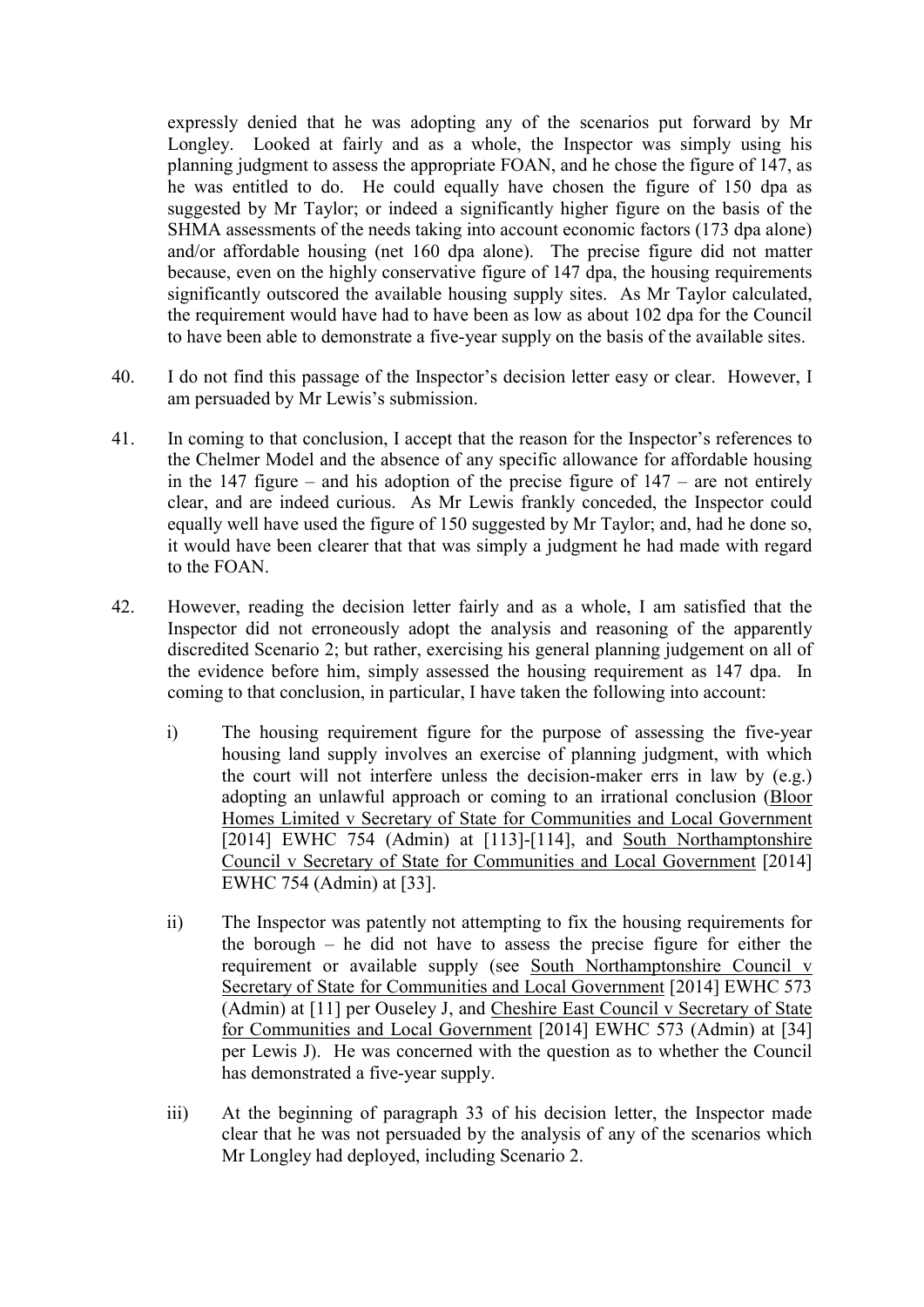- iv) Scenario 2 concluded with a precise figure for the housing requirement, namely 147 dpa. However, from the beginning of paragraph 34, it is again clear that the Inspector was not adopting any calculated figure, including that calculated on the basis of the analysis in Scenario 2. In addressing the question of five-year land supply, the Inspector repeatedly emphasised that there was degree of uncertainty as to the actual FOAN, including the provision for affordable housing (see, e.g., paragraph 27 of his decision letter); and that the figure he chose was not a precise figure for the FOAN, but that he adopted that figure "as the indicative figure for calculating whether the Council is able to demonstrate a 5-year supply of housing land" (paragraph 34), a figure that "should not be taken as precise" but which represented a "reasonable indication of the need… situation in Oadby & Wigston…" (paragraph 55).
- v) The Inspector was entitled to take a conservative figure for housing requirement if, even on that figure, the Council fell well-short of demonstrating a five year housing land supply, as in this case. The Inspector said that he "sympathised" with the Developer's view that the FOAN could be considerably more than the 90 dpa in Policy CS1 or the 100 dpa in the SHMA (paragraph 27 of his decision letter). Given the (lawful) conclusion of the Inspector that the 80-100 dpa range was policy on, and failed properly to reflect the affordable housing needs and the needs generated by economic factors (which the SHMA out at 160 net dpa and 173 dpa respectively), 147 dpa appears to be a modest figure. Looking at the decision letter as a whole, it is clear that, on all the evidence before him, the Inspector considered that, although the figure if tested might prove to be higher, 147 dpa was a conservative but appropriate figure for FOAN. In respect of demonstrating a five-year housing land supply, the burden was of course on the Council: the Inspector was clearly unpersuaded on the evidence that the FOAN (and, thus the relevant housing requirement) was less than 147 dpa. It could not be suggested – nor does Mr Leader suggest – that that was an irrational conclusion on all of the evidence.
- 43. For those reasons, in my judgment, the Inspector was entitled to approach the issue of five-year housing land supply on the basis that the FOAN – and thus the relevant housing requirement – was no less than 147 dpa.

## **Grounds of Challenge**

- 44. Mr Leader's submissions were focused on the proposition that the Inspector erred in law in approaching the housing land supply issue on the basis that the relevant housing requirement was 147 dpa. My conclusion that he was entitled to do so fatally undermines the Claimant's challenge. However, it is only right that I deal with the specific grounds of challenge relied upon in turn. Mr Leader put the matter in a number of ways, but the following four represent the main strands of his argument.
- 45. First, Mr Leader submitted that the Inspector failed to have regard to Mr Gardner's evidence on the 2012-based SNPP, clearly a material consideration; or, alternatively, he failed to give any adequate reasons for rejecting that evidence.
- 46. I do not consider there is any force in this ground. The Inspector clearly did not completely ignore either Mr Gardner's evidence or the 2012-based SNPP: the relevant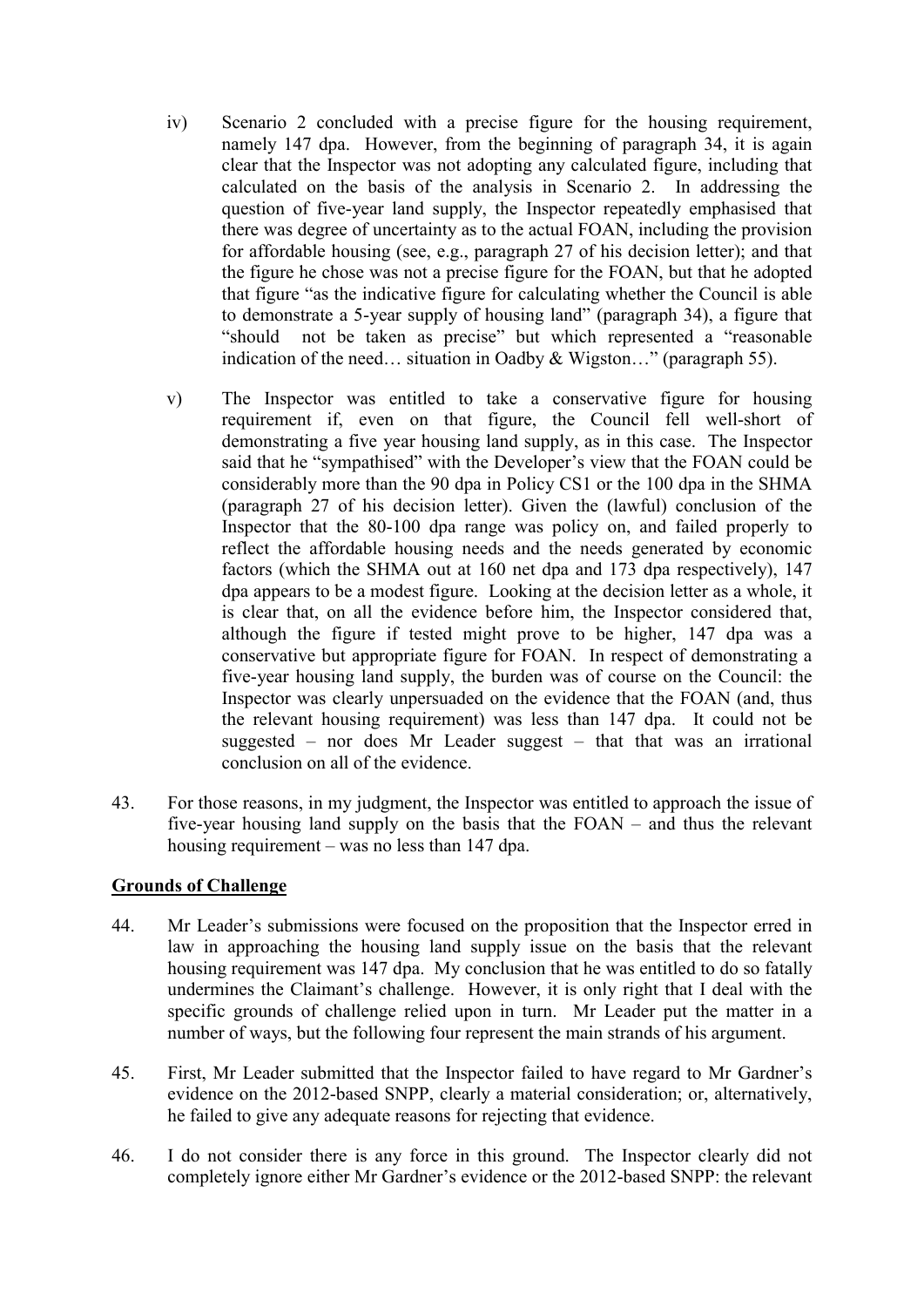documents are listed at the end of his report as documents he considered, and he specifically referred to the 2012-based SNPP a number of times in his decision letter (see, e.g., paragraphs 11, 15 and 20). The weight he gave to this evidence was, of course, a matter for him. But, in any event, the 2012-based SNPP did not go to any principal important controversial issue. The real issue between the parties concerned whether the SHMA range for housing requirement of 80-100 dpa was truly policy off; or whether, in their treatment of employment driven housing need and affordable housing need, they were in substance policy on. The figures in the SHMA for demographic-driven need, employment housing need and affordable housing need were largely accepted by all parties; or, at least, the differences between the parties in respect of those matters was not material or determinative. That the 2012-based SNPP confirmed the SHMA demographic figures did not go to the determinative question with which the Inspector was grappling.

- 47. Second, Mr Leader submitted that the Inspector misconstrued paragraph 47 of the NPPF, by failing to ascertain the FOAN for market and affordable housing. Paragraph 33 indicates that 147 dpa is an approximation; but it is unclear whether the figure is more or less than the FOAN. If it is more – if, for example, he has inflated the FOAN to boost the supply of affordable housing – then that would not be in accordance with paragraph 47, which requires the housing requirement figure to be the FOAN.
- 48. However, as I have indicated: (a) the Inspector was not required to identify the exact housing requirement figure if, by adopting a conservative figure, it is clear that the authority could not demonstrate a five-year housing land supply; and (b) on all the evidence before him, the Inspector was unpersuaded that the policy off FOAN was less than 147 dpa. That was in accordance with paragraph 47.
- 49. Third, Mr Leader criticises the Inspector for not determining the FOAN for market and affordable housing. It is true that he said that the 147 dpa figure included a specific figure for affordable housing; but, whatever an appropriate specific figure for affordable housing might be, it would not diminish the 147 dpa figure which the Inspector considered to be the lowest the FOAN could likely be on the evidence before him. The reference he made to the 147 dpa figure "should give an opportunity to make inroads into the [affordable housing requirement]" (paragraph 35 of his decision letter) was simply a reflection of the fact that, whatever the specific figure for affordable housing might be, 147 dpa suggested that up to 30-50 dpa of affordable housing would be included. Hence his reference immediately after the quotation to the fact that the proposed development would include 45 affordable homes.
- 50. Fourth, Mr Leader submitted that the Inspector erred in disregarding the contribution to affordable housing made by the private rental sector. However, for the reasons I have given above (see paragraphs 9 and 34(ii)), private rental accommodation is not affordable housing; and the Inspector was entitled to ignore the fact that statesubsidised accommodation in the private rental sector might in practice keep people who would otherwise be accommodated in affordable housing off the streets.
- 51. As I have indicated, those appear to have been the main strands of Mr Leader's argument. However, I have considered all of his submissions, and I do not consider any other way in which he put the matter to be of any greater force than these. In truth, the Claimant's case could not survive the finding that, in considering whether